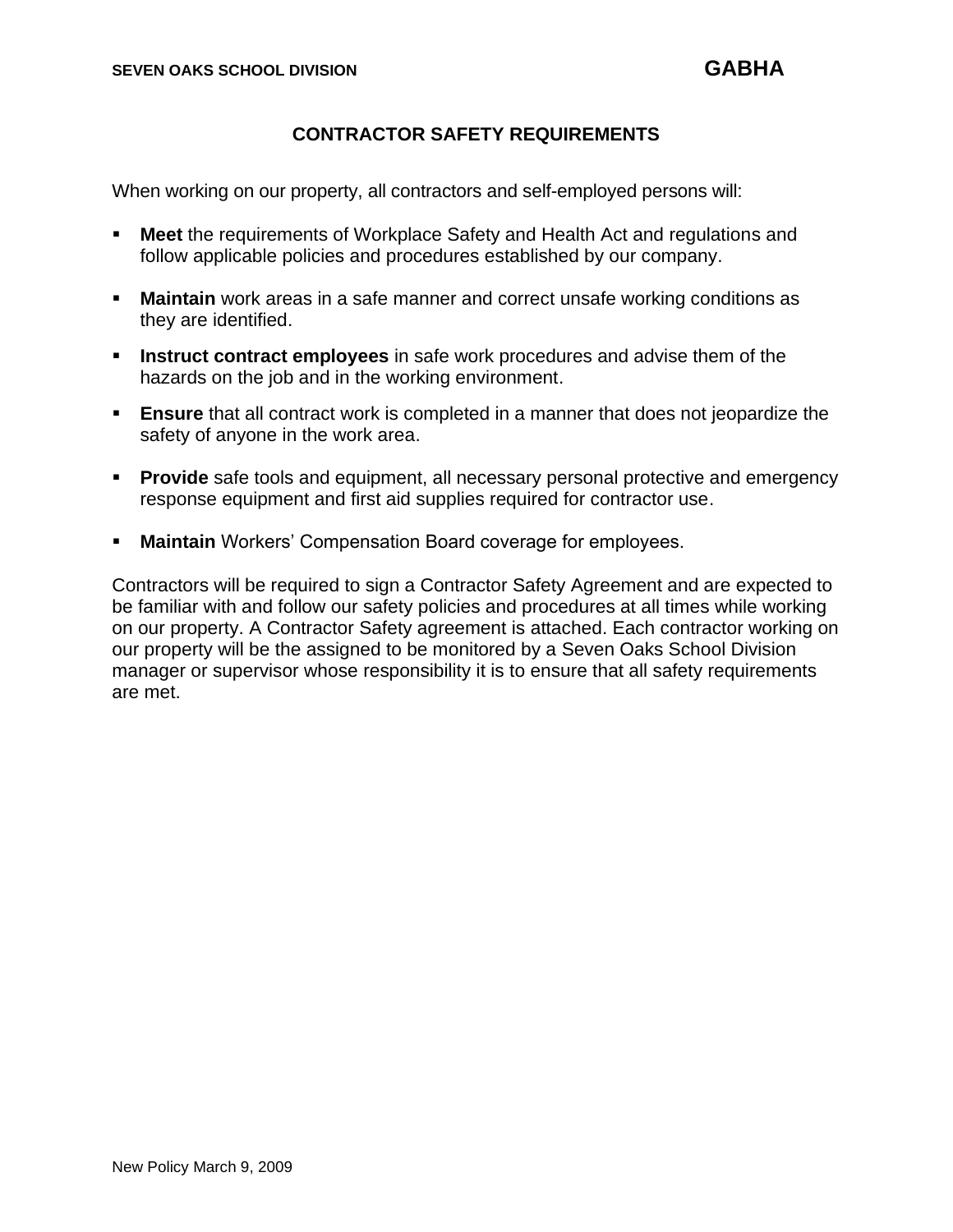### **CONTRACTORS' TERMS AND CONDITIONS GOVERNING WORK FOR SEVEN OAKS SCHOOL DIVISION**

### **GENERAL**

This document provides information regarding the conditions of work for Contractors working on Seven Oaks School Division premises and the rules to which they must comply during the term of their Contract. This document, when signed, will be held on file by and will be considered as part of the General Terms and conditions of any Purchase Order issued by Seven Oaks School Division to the Contractor. It is the sole responsibility of the Contractor to ensure that all Contractor personnel are aware of this document and comply with all the terms therein. Failure to comply may be construed as a fundamental breach of contract including but not limited to expulsion from the premises and may be cause for exclusion from any future bidding considerations.

## **DEFINITIONS**

- 1. Contractor: Any person or firm engaged by Purchase Order to perform a job or provide a service at any Seven Oaks School Division property.
- 2. Contractor Personnel: The employees and/or subcontractors engaged by the Contractor in performance of his work.
- 3. Site Supervisor: The Seven Oaks School Division employee designated to supervise the job for which the Contractor has been engaged, to ensure compliance with all applicable regulations, and to resolve situations that would delay or prohibit completion of the Project.

# **CONDITIONS OF ENTRY AND WORK**

- 1. The Contractor will provide, to the Seven Oaks School Division Site Supervisor, the names of all Contractor personnel engaged in the project. This is to be done at least 48 hours prior to commencing work on the property. If work is to be performed other than during regular working hours (8:00 a.m. to 3:30 p.m., Monday through Friday), the Seven Oaks School Division is to be so notified by the Site Supervisor. All Contractor personnel must enter and leave the property through the main reception area. Contractor personnel will be issued with identity badges which are to be worn at all times while on Seven Oaks School Division property and returned to receptionist when leaving the premises.
- 2. Contractors must request permission to park on Seven Oaks School Division property and must register the vehicles parked on Seven Oaks School Division property with the receptionist, including vehicle description and license number. The receptionist will issue temporary parking passes and will assign parking locations. Vehicles not parked in their designated location will be towed. Contractor personnel operating vehicles on Seven Oaks School Division property must exercise due care and caution and obey all posted regulations.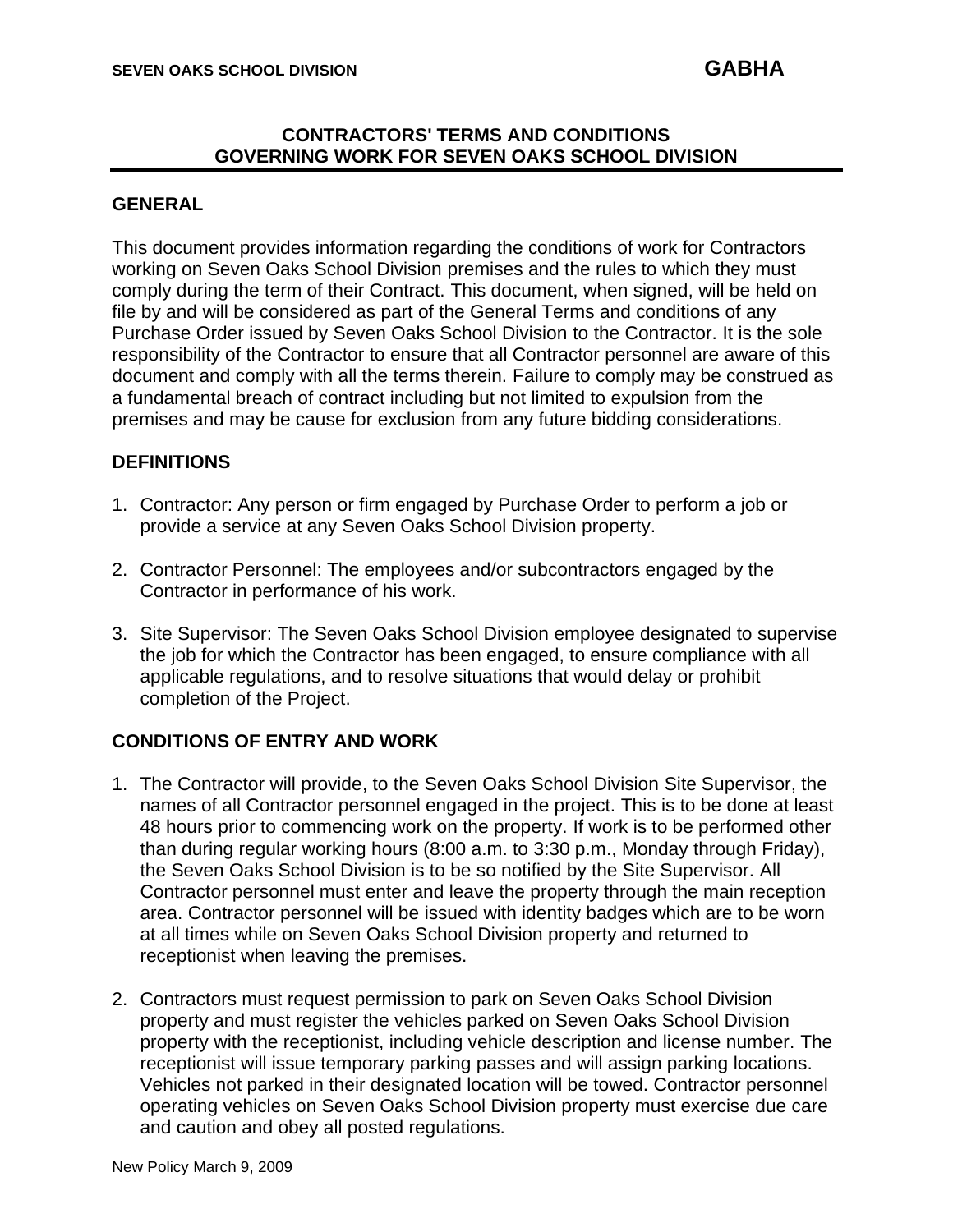## **CONTRACTORS' TERMS AND CONDITIONS**

- 3. The Site Supervisor will arrange a Material & Equipment Storage Area if necessary, and will advise contractor personnel of general precautions and special requirements. If the work is to be carried over from one shift to another, material and tools must be stored in the designated storage area, and the work site left tidy and free of hazardous conditions at the end of every shift.
- 4. Controlled or restricted materials are not permitted on the property without prior written consent of the Seven Oaks School Division Health and Safety Officer or his designate. The contractor must supply an inventory list of WHMIS controlled products including the product description and quantity in storage or use on Seven Oaks School Division premises. All controlled materials and substances must be clearly identified in accordance with WHMIS regulations (MR217/06 Part 35). Material Safety Data Sheets must accompany all controlled materials entering Seven Oaks School Division property.
- 5. The Contractor shall not dispose or permit to be disposed any hazardous material except in accordance with the regulations of the Province of Manitoba. In particular, the Contractor shall not permit the discharge into the City of Winnipeg sewer system any restricted material as provided in City of Winnipeg By-Law 5058/88 Part 5. All Hazardous and waste materials must be removed by the contractor of the contract.
- 6. Contractor personnel must remain in the immediate vicinity of their work area unless escorted by a Seven Oaks School Division employee, and must not enter any controlled or restricted areas. Normal access to washrooms will be permitted.
- 7. Contractor personnel will comply with all provisions of the Manitoba Workplace Safety and Health Act Chapter W210 of the Statutes of Manitoba and all regulations thereunder, and all provisions of the Seven Oaks School Division's health and safety requirements, including but not limited to the wearing of eye and hearing protection and safety footwear in designated areas, the proper use of confined space entry procedures and equipment, application of electrical lockout procedures, and the use of fall arresting devices when working in high places.
- 8. The Contractor will provide adequate fire protection for all equipment and welding operations. Trained fire watchers equipped with all necessary fire extinguishing equipment are required during all welding operations. Contractor personnel are to be familiar with Seven Oaks School Division emergency egress routes and must not leave Seven Oaks School Division premises in an evacuation situation without advising the Site Supervisor.
- 9. The Contractor will adequately protect the work, the owner's property and buildings, other Contractors, and Seven Oaks School Division and shall be responsible for any damage due to any act or neglect by Contractor personnel.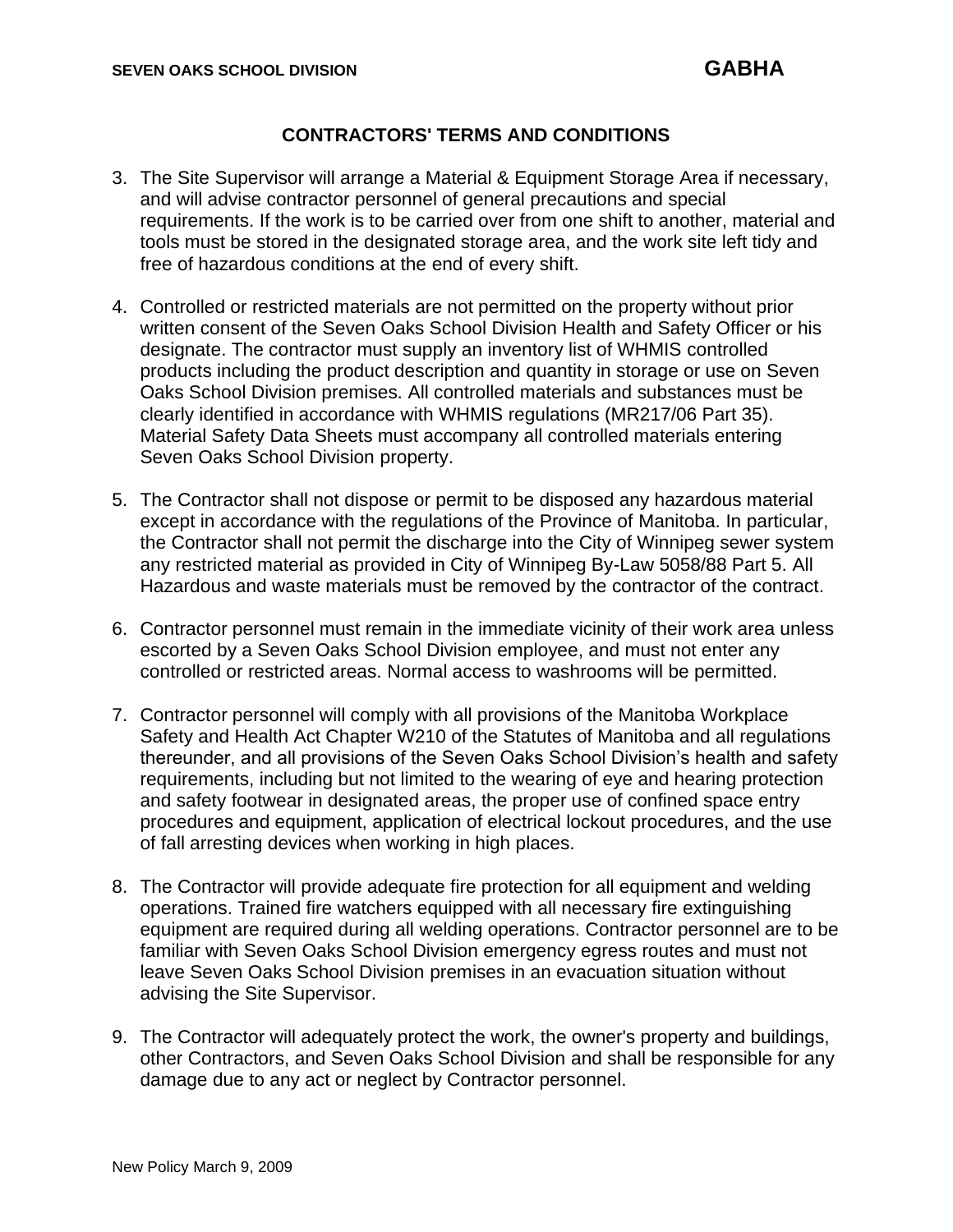### **CONTRACTORS' TERMS AND CONDITIONS**

- 9. All incidents involving plant or contractor personnel or plant equipment or services must be immediately reported to the Site Supervisor, who will take action as necessary to correct the situation and/or remove the hazard.
- 11. The Contractor will submit daily time sheets for approval by the Site Supervisor where the original Purchase Order permits additional costs for installation or the job is awarded on a time and materials basis. In the latter case, the Contractor will also submit material lists for approval.
- 12. The Contractor is responsible for the provision of all tools and equipment required to complete the work unless specified otherwise in the original Purchase Order. A charge will be levied against the Contractor for all tools, equipment, and materials provided by Seven Oaks School Division for the completion of the work. Seven Oaks School Division assumes no liability for the loss, theft or disappearance of the contractor's tools and equipment while on a Seven Oaks School Division premises. The contractor may be required to show evidence that the property is insured against such perils.
- 13. All building permits, licenses, or other legislated requirements for the approval, construction, and inspection of a Project are the sole responsibility of the Contractor unless otherwise specified on the Purchase Order.